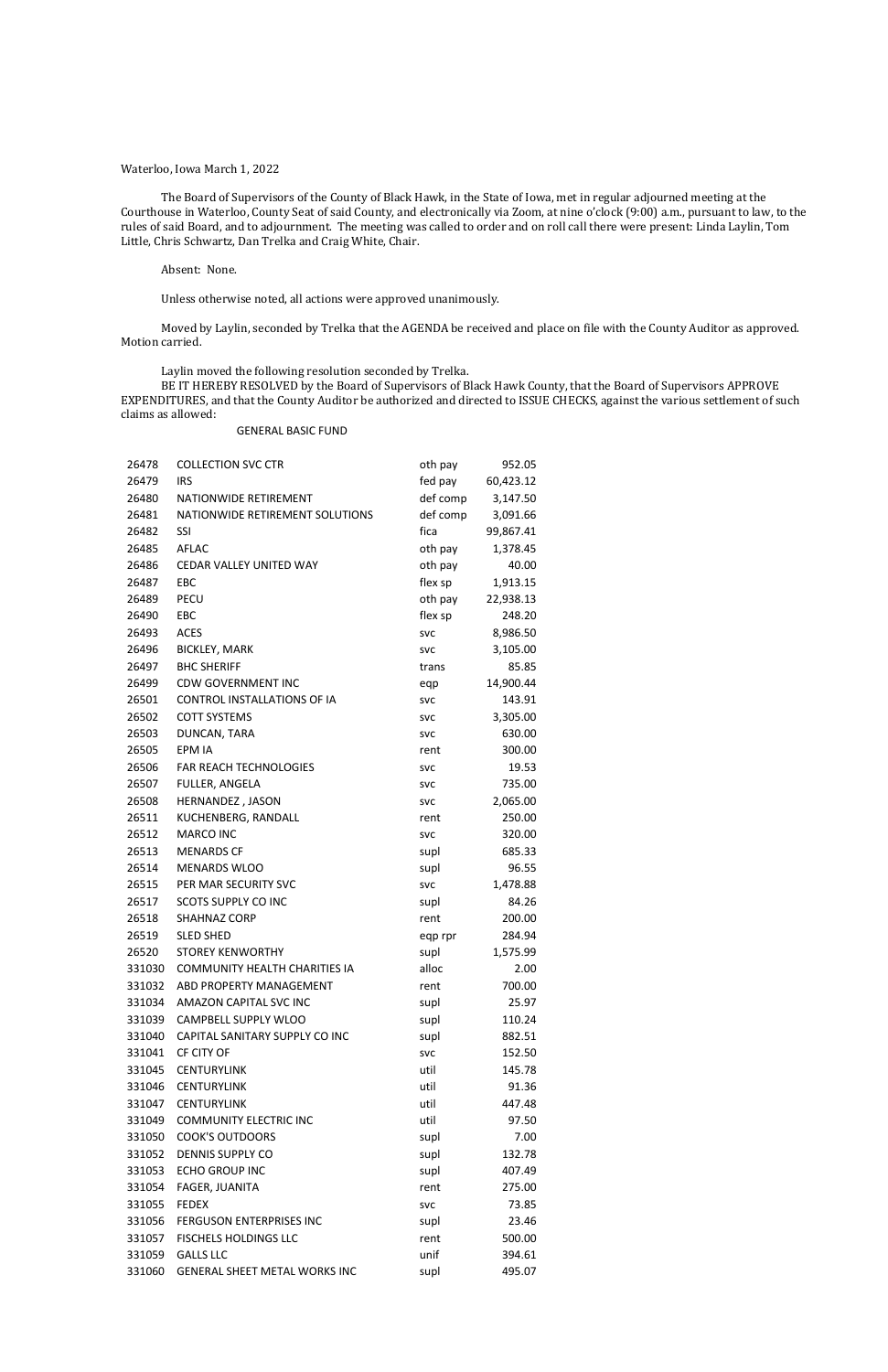| 331062 | HAGARTY WAYCHOFF GRARUP FUNERAL SVC | <b>SVC</b> | 1,000.00  |
|--------|-------------------------------------|------------|-----------|
| 331063 | IA FOOD HUB                         | food       | 71.25     |
| 331064 | IA ST MEDICAL EXAMINER              | <b>SVC</b> | 10,494.50 |
| 331066 | KARBEN, KAREN                       | <b>SVC</b> | 100.00    |
| 331067 | LIBERTY TIRE RECYCLING LLC          | fuel       | 171.77    |
| 331068 | LOCKE FUNERAL HOME INC              | <b>SVC</b> | 2,500.00  |
| 331070 | <b>MERCYONE</b>                     | uutil      | 1,684.00  |
| 331071 | <b>MERCYONE</b>                     | <b>SVC</b> | 747.00    |
| 331075 | <b>MID AMERICAN ENERGY</b>          | util       | 12.82     |
| 331093 | MID AMERICAN ENERGY                 | util       | 8.59      |
| 331094 | MOTEL 6                             | rent       | 200.00    |
| 331095 | MURPHY TRACTOR & EQUIPCO            | supl       | 287.95    |
| 331097 | <b>NELSON LARRY</b>                 | rent       | 200.00    |
| 331098 | <b>OFFICE DEPOT</b>                 | supl       | 304.12    |
| 331099 | <b>OPERATION THRESHOLD</b>          | rent       | 200.00    |
| 331100 | OREILLY AUTOMOTIVE STORES           | eqp        | 45.02     |
| 331101 | <b>OUTDOOR &amp; MORE</b>           | supl       | 28.20     |
| 331102 | <b>PAKOR INC</b>                    | postage    | 557.57    |
| 331103 | PATHWAYS BEHAVIORAL SVC             | <b>SVC</b> | 6,941.81  |
| 331105 | PRIMARY SYSTEMS                     | <b>SVC</b> | 157.50    |
| 331106 | <b>RICOH USA INC</b>                | <b>SVC</b> | 1,459.16  |
| 331108 | RUSSELL LAMSON LTD PARTNERSHIP      | rent       | 225.00    |
| 331109 | SADLER POWER TRAIN INC              | supl       | 39.90     |
| 331110 | SCHUMACHER ELEVATOR CO              | <b>SVC</b> | 1,275.00  |
| 331114 | SUMMIT FOOD SVC, LLC                | food       | 11,030.80 |
| 331115 | TEDS HOME AND HARDWARE              | supl       | 21.74     |
| 331116 | THE SHRED MASTER LLC                | <b>SVC</b> | 156.52    |
| 331117 | <b>TYLER TECHNOLOGIES</b>           | <b>SVC</b> | 1,483.50  |
| 331118 | <b>ULINE</b>                        | <b>SVC</b> | 392.92    |
| 331119 | <b>USPO</b>                         | postage    | 212.66    |
| 331120 | UNITY POINT - ALLEN HOSPITAL        | <b>SVC</b> | 411.40    |
| 331122 | UNITY SQUARE TOWNHOUSES             | rebt       | 225.00    |
| 331125 | <b>VERIZON WIRELESS</b>             | util       | 267.18    |
| 331127 | <b>WLOO WATER WORKS</b>             | util       | 534.78    |
| 331128 | WINDSTREAM IA COMM                  | util       | 2,807.04  |
|        | <b>GENERAL SUPPLEMENTAL FUND</b>    |            |           |
| 26479  | <b>IRS</b>                          | fed pay    | 422.25    |
| 26481  | NATIONWIDE RETIREMENT SOLUTIONS     | def comp   | 500.00    |
| 26482  | SSI                                 | fica       | 941.18    |
| 26520  | <b>STOREY KENWORTHY</b>             | supl       | 91.00     |
| 26521  | SHOWALTER, KAREN                    | mileage    | 31.20     |
| 331037 | <b>BHC CONSOLIDATED</b>             | util       | 120.00    |
| 331042 | CENTRAL IA JUVENILE DET CNT         | <b>SVC</b> | 4,800.00  |

| 26520  | <b>STOREY KENWORTHY</b>            | supl       | 91.00    |
|--------|------------------------------------|------------|----------|
| 26521  | SHOWALTER, KAREN                   | mileage    | 31.20    |
|        | 331037 BHC CONSOLIDATED            | util       | 120.00   |
|        | 331042 CENTRAL IA JUVENILE DET CNT | <b>SVC</b> | 4,800.00 |
| 331051 | <b>COURIER</b>                     | publ       | 7.88     |
|        | 331098 OFFICE DEPOT                | supl       | 7.56     |
|        | 331128 WINDSTREAM IA COMM          | util       | 8.94     |
|        |                                    |            |          |
|        | <b>GENERAL SUPPLEMENTAL FUND</b>   |            |          |

| 26479 | IRS.                      | fed pay  | 242.06 |
|-------|---------------------------|----------|--------|
| 26480 | NATIONWIDE RETIREMENT     | def comp | 75.00  |
| 26482 | 551                       | fica     | 399.30 |
|       | 331128 WINDSTREAM IA COMM | util     | 11.76  |

# RURAL BASIC FUND

| 26478 | <b>COLLECTION SVC CTR</b> | oth pay  | 857.83   |
|-------|---------------------------|----------|----------|
| 26479 | <b>IRS</b>                | fed pay  | 4,552.21 |
| 26480 | NATIONWIDE RETIREMENT     | def comp | 37.50    |
| 26482 | <b>SSI</b>                | fica     | 6,561.35 |
| 26485 | AFLAC                     | oth pay  | 133.79   |
| 26489 | PECU                      | oth pay  | 2,643.87 |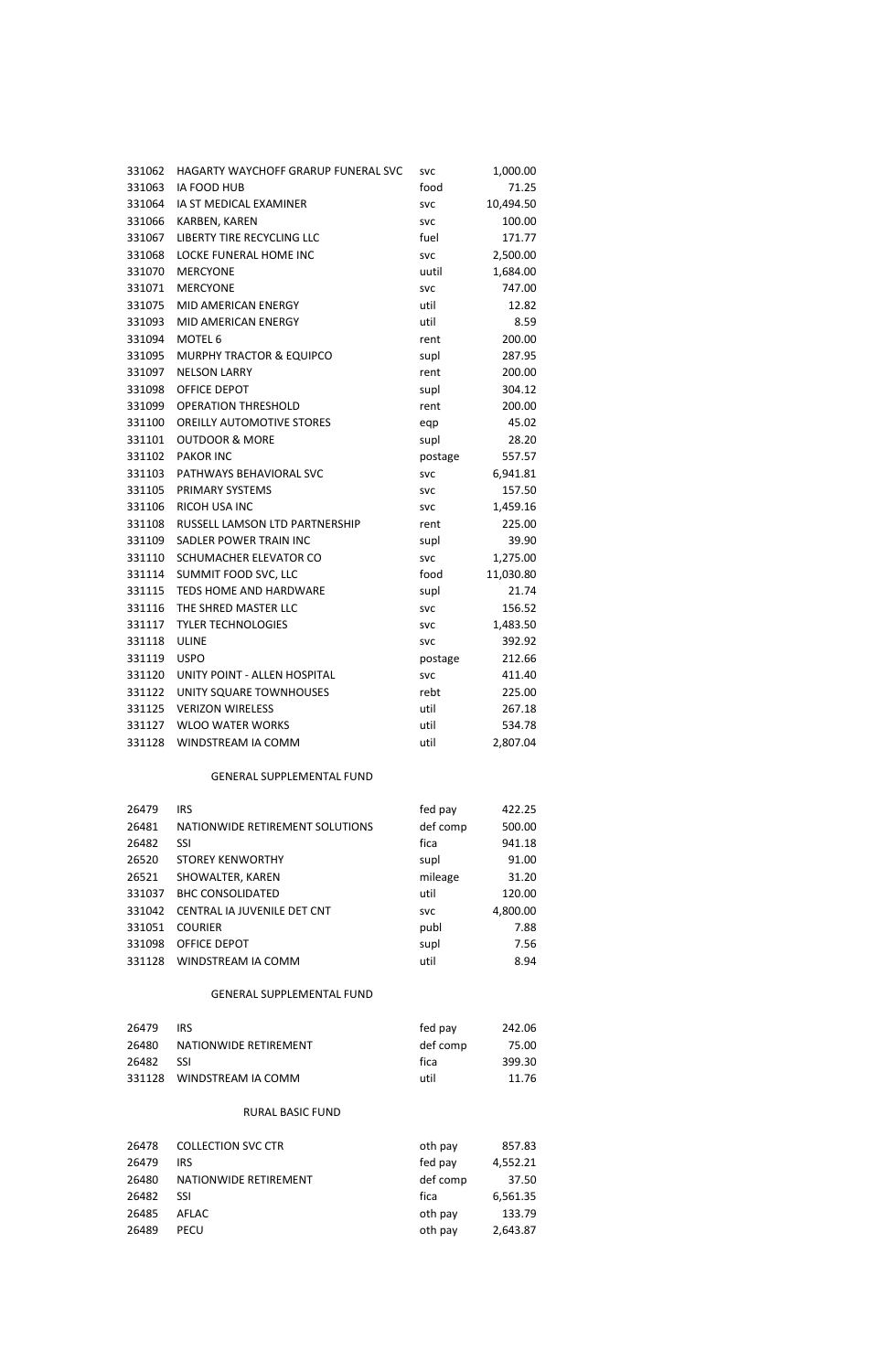## SECONDARY ROADS FUND

| 26479  | <b>IRS</b>                      | fed pay    | 7,865.39  |
|--------|---------------------------------|------------|-----------|
| 26480  | NATIONWIDE RETIREMENT           | def comp   | 580.00    |
| 26481  | NATIONWIDE RETIREMENT SOLUTIONS | def comp   | 175.00    |
| 26482  | <b>SSI</b>                      | fica       | 13,832.78 |
| 26485  | <b>AFLAC</b>                    | oth pay    | 65.70     |
| 26486  | <b>CEDAR VALLEY UNITED WAY</b>  | oth pay    | 28.00     |
| 26489  | <b>PECU</b>                     | oth pay    | 1,547.50  |
| 26493  | <b>ACES</b>                     | <b>SVC</b> | 45.00     |
| 26495  | <b>ANTON SALES</b>              | supl       | 341.47    |
| 26509  | HUNTLEY, JEFFREY C              | unif       | 120.00    |
| 26519  | <b>SLED SHED THE</b>            | supl       | 146.92    |
| 331034 | AMAZON CAPITAL SVC INC          | supl       | 37.99     |
| 331036 | APPLIED CONCEPTS INC            | <b>SVC</b> | 205.00    |
| 331038 | <b>BHC LANDFILL</b>             | <b>SVC</b> | 15.63     |
| 331048 | <b>CENTURYLINK</b>              | util       | 183.62    |
| 331061 | <b>GILBERTVILLE CITY OF</b>     | util       | 79.48     |
| 331072 | MID AMERICAN ENERGY             | util       | 11.67     |
| 331090 | MID AMERICAN ENERGY             | util       | 10.46     |
| 331091 | <b>MID AMERICAN ENERGY</b>      | util       | 15.63     |
| 331092 | MID AMERICAN ENERGY             | util       | 11.30     |
| 331096 | <b>NAPA AUTO PARTS</b>          | supl       | 96.36     |
| 331104 | PHELPS UNIFORM SPECIALIST       | <b>SVC</b> | 55.75     |
| 331107 | ROCKFORD RIGGING INC            | <b>SVC</b> | 54.51     |
| 331113 | STETSON BUILDING PRODUCTS, LLC  | supl       | 22.47     |
| 331121 | UNITY POINT - ALLEN HOSPITAL    | <b>SVC</b> | 100.00    |
| 331128 | WINDSTREAM IA COMM              | util       | 28.53     |
|        | JAIL COMMISSARY FUND            |            |           |
| 26479  | <b>IRS</b>                      | fed pay    | 203.30    |
| 26482  | SSI                             | fica       | 534.66    |
| 26498  | <b>BOB BARKER CO INC</b>        | supl       | 1,240.37  |
| 26510  | <b>KEEFE SUPPLY CO</b>          | food       | 6,405.11  |
|        | 331058 G & R CONSTRUCTION LLC   | <b>SVC</b> | 9,200.00  |
|        | 331111 SHIVE-HATTERY INC        | <b>SVC</b> | 10,159.43 |
|        | 331123 US CELLULAR              | <b>SVC</b> | 725.29    |
| 331129 | YOUNG PLUMBING & HEATING CO     | eqp rpr    | 13,662.96 |
|        | <b>CONSERVATION TRUST FUND</b>  |            |           |
| 26513  | <b>MENARDS CF</b>               | supl       | 16.47     |
|        | E911-CAPITAL FUND               |            |           |
| 331043 | CENTRALSQUARE TECHNOLOGIES LLC  | <b>SVC</b> | 12,870.00 |
|        |                                 |            |           |

## RURAL SEWER FUND

| 331076 | MID AMERICAN ENERGY | util | 16.16 |
|--------|---------------------|------|-------|
| 331077 | MID AMERICAN ENERGY | util | 23.40 |
| 331078 | MID AMERICAN ENERGY | util | 23.30 |
| 331079 | MID AMERICAN ENERGY | util | 22.06 |
| 331080 | MID AMERICAN ENERGY | util | 17.70 |
| 331081 | MID AMERICAN ENERGY | util | 14.05 |
| 331082 | MID AMERICAN ENERGY | util | 16.03 |
| 331083 | MID AMERICAN ENERGY | util | 18.12 |
| 331084 | MID AMERICAN ENERGY | util | 19.09 |
| 331085 | MID AMERICAN ENERGY | util | 13.94 |
| 331086 | MID AMERICAN ENERGY | util | 15.16 |
| 331087 | MID AMERICAN ENERGY | util | 12.60 |
| 331088 | MID AMERICAN ENERGY | util | 18.12 |
| 331089 | MID AMERICAN ENERGY | util | 14.47 |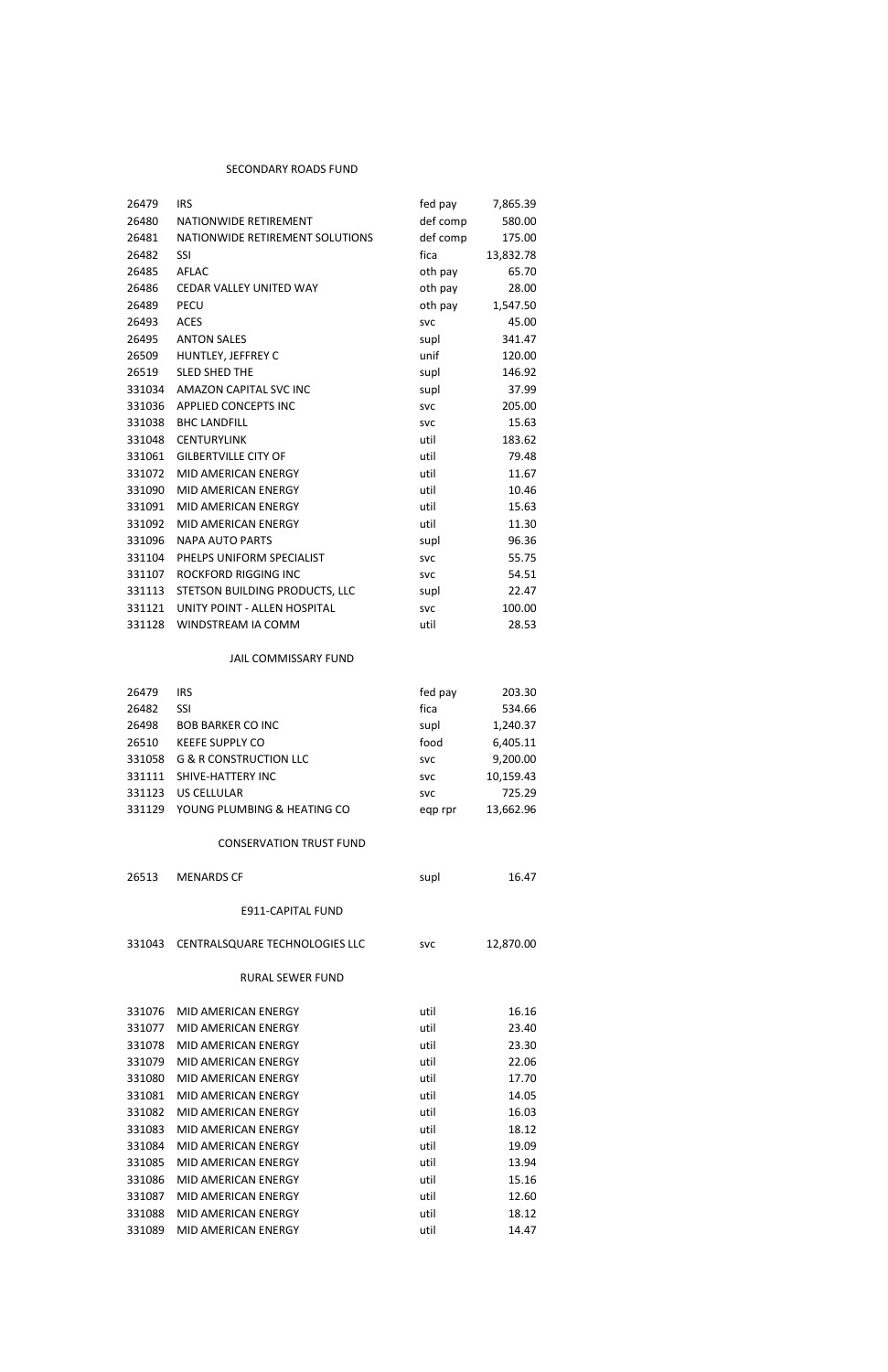#### INS TRUST FUND

| 26483  | <b>NAVITUS HEALTH SOLUTIONS</b>       | ins        | 23.99      |  |
|--------|---------------------------------------|------------|------------|--|
| 26484  | NAVITUS HEALTH SOLUTIONS              | ins        | 18,470.78  |  |
| 26488  | PREFERRED ONE INS CO                  | ins        | 427,669.79 |  |
| 26491  | EBC                                   | ins        | 151.20     |  |
| 331031 | DELTA DENTAL PLAN OF IA               | ins        | 18,511.61  |  |
|        | SELF-INSUR/LIAB, PROP ETC FUND        |            |            |  |
| 331065 | <b>JOHNS AUTO BODY</b>                | eqp rpr    | 12,692.85  |  |
|        | SOLID WASTE ADMIN FUND                |            |            |  |
| 26479  | <b>IRS</b>                            | fed pay    | 548.12     |  |
| 26482  | SSI                                   | fica       | 665.28     |  |
|        | <b>E911 SVC COMMISSION FUND</b>       |            |            |  |
| 26494  | <b>ALTORFER INC</b>                   | <b>SVC</b> | 235.50     |  |
| 26500  | <b>CF UTILITIES</b>                   | util       | 102.50     |  |
| 26504  | EAST CENTRAL IA RURAL ELEC            | util       | 207.15     |  |
| 331035 | AMERICAN TOWER CORP                   | util       | 8,046.74   |  |
| 331073 | MID AMERICAN ENERGY                   | util       | 216.87     |  |
| 331074 | MID AMERICAN ENERGY                   | util       | 217.00     |  |
| 331126 | <b>VIPRE-THREATTRACK SECURITY INC</b> | <b>SVC</b> | 2,151.80   |  |
|        | <b>EMERGENCY MGMT FUND</b>            |            |            |  |
| 26479  | <b>IRS</b>                            | fed pay    | 276.53     |  |
| 26482  | SSI                                   | fica       | 397.78     |  |
| 331033 | <b>ACCESS SYSTEMS LEASING</b>         | <b>SVC</b> | 71.40      |  |
| 331044 | <b>CENTURYLINK</b>                    | util       | 554.77     |  |
| 331069 | MEDIACOM                              | util       | 214.40     |  |
|        | <b>CONS COMM FUND</b>                 |            |            |  |
| 26478  | <b>COLLECTION SVC CTR</b>             | oth pay    | 607.37     |  |
| 26479  | <b>IRS</b>                            | fed pay    | 4,721.21   |  |
| 26480  | NATIONWIDE RETIREMENT                 | def comp   | 200.00     |  |
| 26481  | NATIONWIDE RETIREMENT SOLUTIONS       | def comp   | 50.00      |  |
| 26482  | SSI                                   | fica       | 9,037.82   |  |
| 26485  | <b>AFLAC</b>                          | oth pay    | 238.90     |  |
| 26489  | <b>PECU</b>                           | oth pay    | 852.00     |  |
| 26492  | <b>ACCESS SYSTEMS</b>                 | <b>SVC</b> | 108.99     |  |
| 26516  | <b>SANDEES LTD</b>                    | supl       | 45.20      |  |
| 331045 | <b>CENTURYLINK</b>                    | util       | 1,603.49   |  |
| 331112 | SHRED-IT USA                          | <b>SVC</b> | 156.00     |  |
| 331124 | <b>US CELLULAR</b>                    | util       | 46.20      |  |

AYES: Laylin, Little, Schwartz, Trelka, White. Resolution adopted.

#### CO ASSESSOR FUND

| 26479  | IRS                             | fed pay  | 2,324.93 |
|--------|---------------------------------|----------|----------|
| 26480  | NATIONWIDE RETIREMENT           | def comp | 1,445.00 |
| 26481  | NATIONWIDE RETIREMENT SOLUTIONS | def comp | 325.00   |
| 26482  | SSI                             | fica     | 4,329.48 |
| 26489  | PECU                            | oth pay  | 2,925.00 |
| 26522  | SLIGHT, LEVI                    | reimb    | 15.34    |
| 331128 | WINDSTREAM IA COMM              | util     | 90.03    |

RECEIVE PROJECT UPDATES FROM DEPARTMENT HEADS/ELECTED OFFICIALS. County Engineer Cathy Nicholas said that HF2536 would make permanent the heavy load limits for farm vehicles that are now allowed only at harvest time. She said the county engineers' association opposes the bill as it would lead to lower safety ratings of county bridges.

Health Department Director Nafissa Cisse-Egbuonye said that Center for Disease Control (CDC) guidelines have changed so that the county is at the medium risk level, and indoor masking is only recommended for locales with a high-risk level.